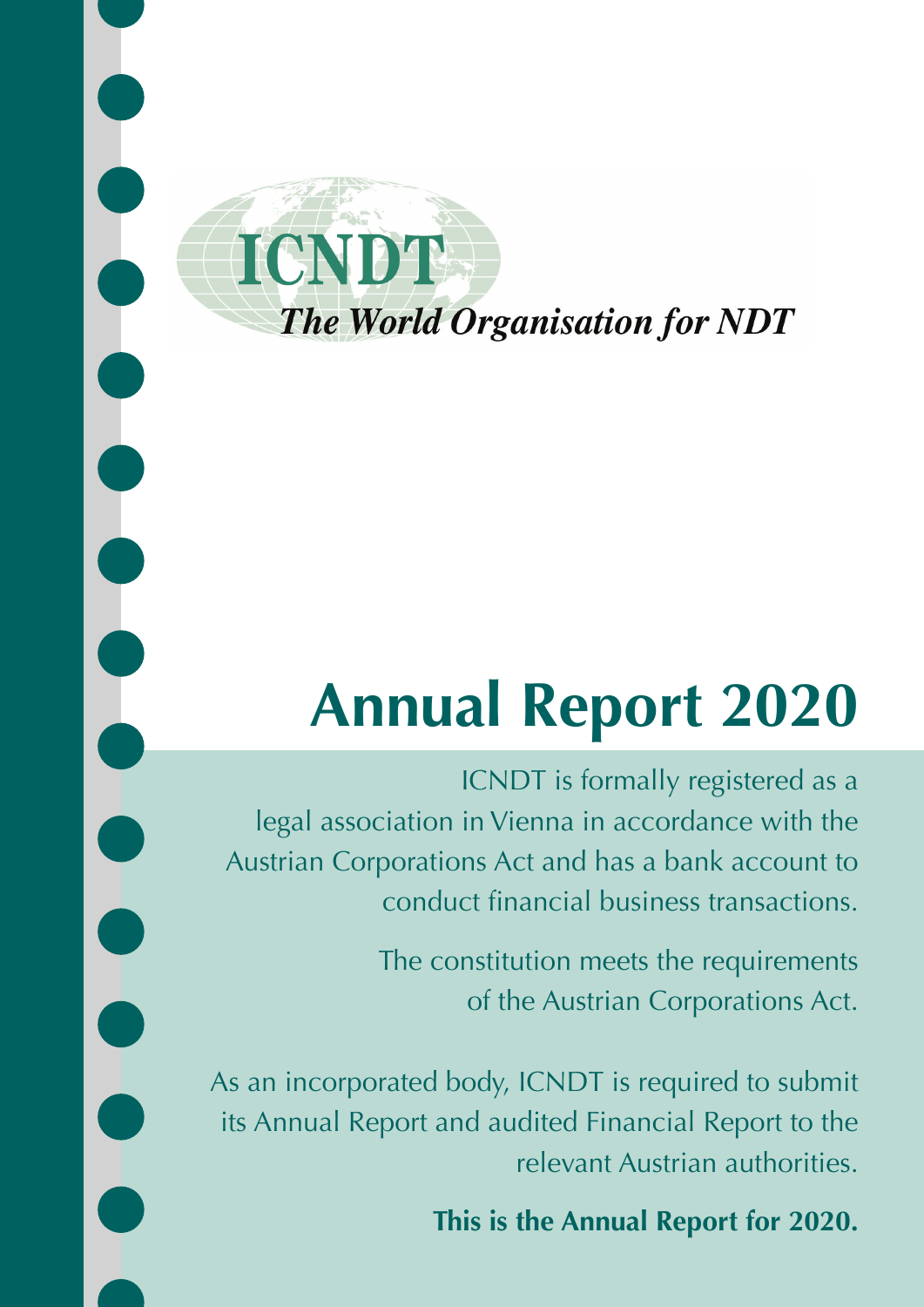## **Vision and Mission**

## **Our Vision**

To create a safer world through wider use of non-destructive testing (NDT) and diagnostic technologies.

## **Our Mission**

To lead a global network of NDT societies and their regional groups devoted to the promotion of the development of the science and practice of NDT for the benefit of the public worldwide.

## **Introduction**

The operations of the International Committee for Non-Destructive Testing (ICNDT), its regions and its member NDT societies have been greatly impacted by the COVID-19 pandemic. The biggest impact has been the postponement, announced 10 April 2020, of the 20th World Conference on Non-Destructive Testing (WCNDT), which was due to be held in South Korea in June 2020.

Following the postponement of the 20th WCNDT, it was necessary to make alternative arrangements for some of the ICNDT business that is normally conducted every four years at the World Conference.

In accordance with the ICNDT Constitution, a General Assembly (GA) should be held at the World Conference. At the GA, the ICNDT Officers (Chair, General Secretary and Treasurer), the Secretariat and the Auditors are elected. The GA also decides on the venue of the next but one World Conference (in this case the 22nd).

The ICNDT Executive Committee (IEC) discussed what should be done and recommended the following:

- The GA meetings should be postponed until the 20th WCNDT.
- l The current office bearers, Secretariat and Auditors should remain in office until the GA is held at the 20th WCNDT.
- The decision on the 22nd WCNDT should be postponed until the GA is held.
- The presentation of the ICNDT Awards should be postponed until the 20th WCNDT.

Since these recommendations are outside the normal constitution, it was necessary to ask for approval of them by the full membership of ICNDT. In accordance with the Constitution (paragraph 8.1), a quorum of one third of the voting membership and a simple majority of the votes cast was required. Each Full Member had one vote. A period of four weeks was allowed for voting via email ballot, with a deadline of 22 May 2020. The members gave unanimous approval.

## **Meetings, Committees, Groups**

#### **Annual Meeting 2020**

The Annual Meeting of ICNDT Members was held 24 January 2020 with some members present in person, including: Dr Sajeesh Babu, Chair; David Gilbert, General Secretary; Dr Mike Farley, Past Chair and ICNDT Advisory Committee (IAC) Chair; and Professor Ik-Keun Park, President of the Korean Society for Nondestructive Testing (KSNT) and Chair of the WCNDT Organising Committee. The Annual Report for 2019 was approved, as well as the accounts for 2019 and the fees and budget for 2020. Members were given an update on the plans for the 20th WCNDT, scheduled for June 2020.

#### **ICNDT General Assembly and 41st Meeting online**

In place of the meeting that would have been held at the 20th WCNDT, an online GA was held 31 July 2020. The meeting was chaired by ICNDT Chair Dr Sajeesh Babu. Three regional groups and 29 individual member societies were present. Reports were received from the regional groups, Working Groups and the International Organization for Standardization (ISO). There was discussion around the rearrangement of the 20th WCNDT and the progress of ISO/TC 135/SC 7 with the review of ISO 9712 on personnel certification in NDT.

On behalf of all members, Dr Mike Farley proposed a vote of thanks to Dr Sajeesh Babu who has worked very hard, sometimes under difficult circumstances, over the last four years and who has agreed to remain in post.

It was announced in advance that member societies were encouraged to share their experiences, good and bad, of the operation of NDT societies with the restrictions resulting from the COVID-19 pandemic. There was a tremendous response, with presentations from the following: Argentina, Australia, Austria, Brazil, Canada, China, the Czech Republic, France, Germany, India, Iran, Italy, Japan, the Netherlands, Romania, Russia, Singapore, Spain, Sweden, Switzerland, the UK and the USA. The presentations are available to download from the ICNDT website. Overall, the societies have shown a great deal of initiative and managed to maintain their activities in new ways.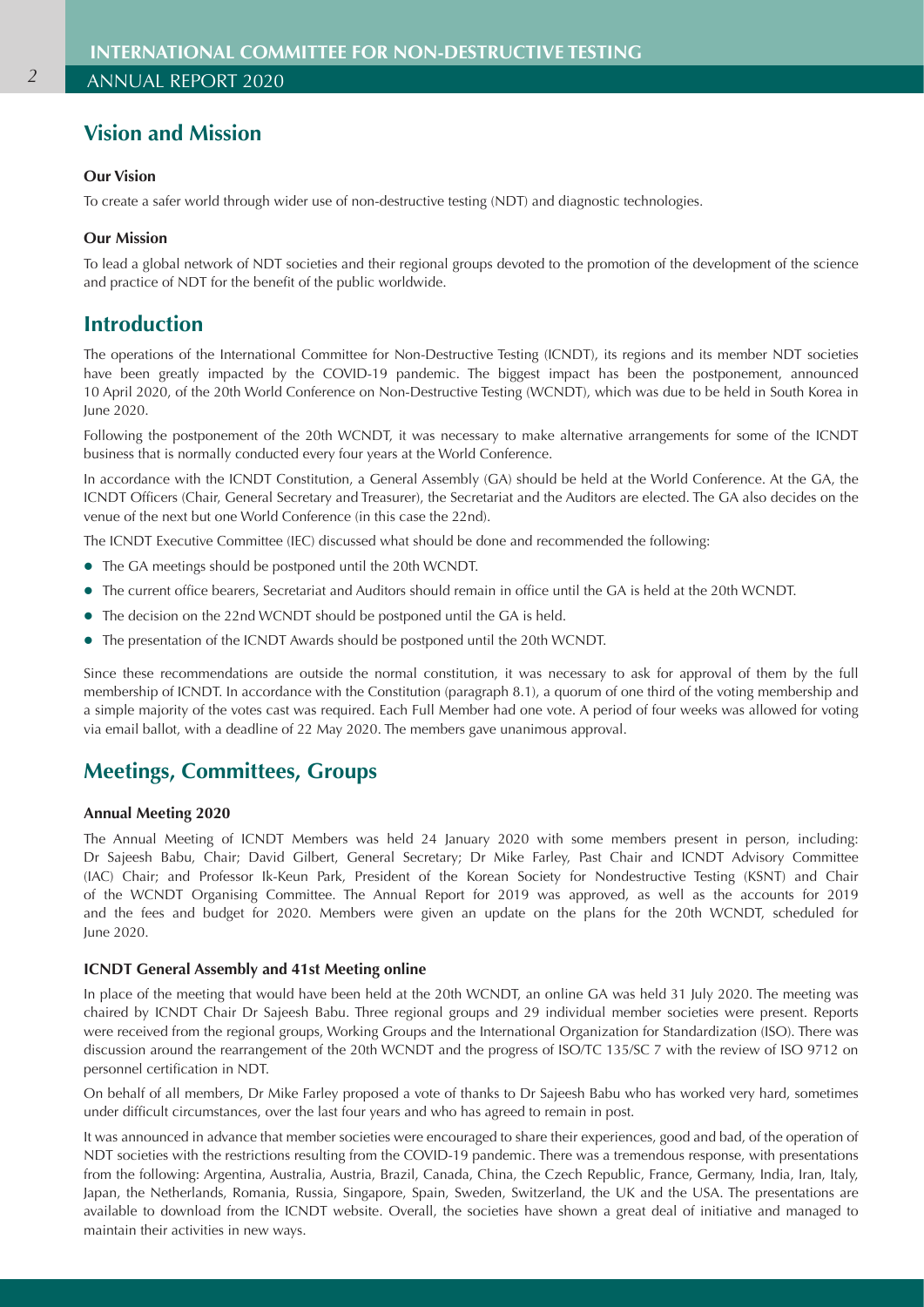#### **ICNDT Executive Committee (IEC)**

IEC meetings were held five times online during 2020, on 3 April, 30 April, 20 May, 4 September and 21 November. All meetings were chaired by Dr Sajeesh Babu. In addition, several online meetings were held between the IEC and the WCNDT Organising Committee. The IEC members have put in a tremendous effort during these uncertain times and were available for all the meetings to discuss, advise and strategise the very dynamic situation of COVID-19 and its effect on the WCNDT. The ICNDT Chair would like to extend his appreciation to Dr Mike Farley and David Gilbert, who stood side by side together with the IEC members for all key decisions and approvals.

#### **ICNDT Advisory Committee (IAC)**

Due to the postponement of the 20th WCNDT, there was no meeting of the IAC in 2020. Dr Mike Farley, IAC Chair, issued the following message: "It is good news that many NDT societies are managing to maintain their activities despite the pandemic and are finding new innovative ways of working with their members. Also, the revolution in meetings communications (Zoom, etc) has opened up new opportunities for small and fledgling NDT societies working on low budgets to bring people together."

#### **World Conference on Non-Destructive Testing (20th WCNDT) 2020**

At each meeting of the IEC, reports were received from Professor Younho Cho on the progress being made in the organisation of the 20th WCNDT, which was due to be held in Seoul, South Korea, from 8-12 June 2020, under the organisation of KSNT. Until the onset of the COVID-19 pandemic, progress was excellent, with the exhibition fully sold out, more than 1100 paper abstracts submitted and some excellent keynote speakers engaged. A programme of ICNDT Workshops had been agreed (see below) and plans were in place for ISO/TC 135 meetings on the days following the conference.

In March 2020, after discussion with the IEC, KSNT decided that the conference had to be postponed and new dates (31 May-4 June 2021) and a new venue (Songdo Convensia, Incheon) were announced. The call for abstracts was reopened and a new floor plan for the exhibition was established. Interest in the conference continued to be very good. At the end of November 2020, 864 people had registered and 180 exhibitors had contracted for the exhibition. Only four booths were still available.

It became clear to KSNT and the IEC that it was extremely unlikely that it would be possible to run a physical conference and exhibition in May/June 2021, as there would very likely be travel restrictions as well as restrictions on gatherings of large numbers of people.

On 12 December 2020, the KSNT Organising Committee decided to postpone the conference. After observing the experiences of other conferences with online sessions and exhibitions, it was decided, after consultation with exhibitors and sponsors, to continue towards a physical conference and exhibition, which is now planned for February/March 2022. This date was chosen as a compromise between the desire to postpone for a full year and the need to leave a window between the 20th WCNDT and the 13th European Conference on Non-Destructive Testing (ECNDT 2022), which is being held in Portugal in June 2022.

#### **Working Group 1 (Qualification and Certification)**

There were no physical meetings of Working Group 1 (WG1) in 2020 due to the COVID-19 pandemic.

Two new members were approved by the IEC: Yordan Mirchev (Bulgaria) and Améla Elezovic (France).

A successful online workshop was held on 25 May 2020 to discuss how the ICNDT certification and training organisations are addressing the issues associated with the restrictions imposed by the COVID-19 pandemic. WG1 members, as well as representatives from the ICNDT Multilateral Recognition Agreement (MRA) Schedule 2 Personnel Certification Bodies (PCBs), were invited to report on the COVID-19 situation in their countries, government restrictions impacting training and certification, PCB actions (including interactions with Accreditation Bodies) and PCB plans. In total, more than 20 delegates took part in the workshop. All presentations are published on the ICNDT website.

Following the workshop, 'ICNDT recommendations for the operations of Certification Bodies during the COVID-19 pandemic in compliance with ISO/IEC 17024:2012 and ISO 9712:2012' was created by an Editorial Committee and approved for publication by the IEC. The main purpose of the recommendations document is to provide guidance to PCBs on how to ensure appropriate qualification and certification under the conditions of government restrictions on travel, educational services, the need for social distancing and the need to adopt safe working practices. The recommendations document is published on the ICNDT website.

#### **The ICNDT Certification Executive Committee (ICEC)**

Activities of the ICEC centre around the MRA, conformity assessment of PCBs and the Examination Question Bank (EQB). The ICEC carries out most of its work via email and the Internet and held online meetings on 9 June, 4 September and 8 December 2020. In response to the difficulties resulting from the COVID-19 pandemic, the ICEC Secretary worked with PCBs to maintain their registrations and to extend the duration of their certification where renewal/recertification could not be undertaken.

There are now 47 signatories to the MRA Schedule 1, which is one more than the previous year. There are 18 PCBs registered under the MRA Schedule 2, which is one more than the previous year. Two new Schedule 2 applications are in progress. The ICNDT register of PCBs has been extended to include MRA membership and all known PCBs have been contacted to supply data. The register has been updated to show PCBs that have made contact and updated their data. The revised register has been published on the ICNDT website and is available at: www.icndt.org/what-is-icndt/documents/document-store/entryid/10158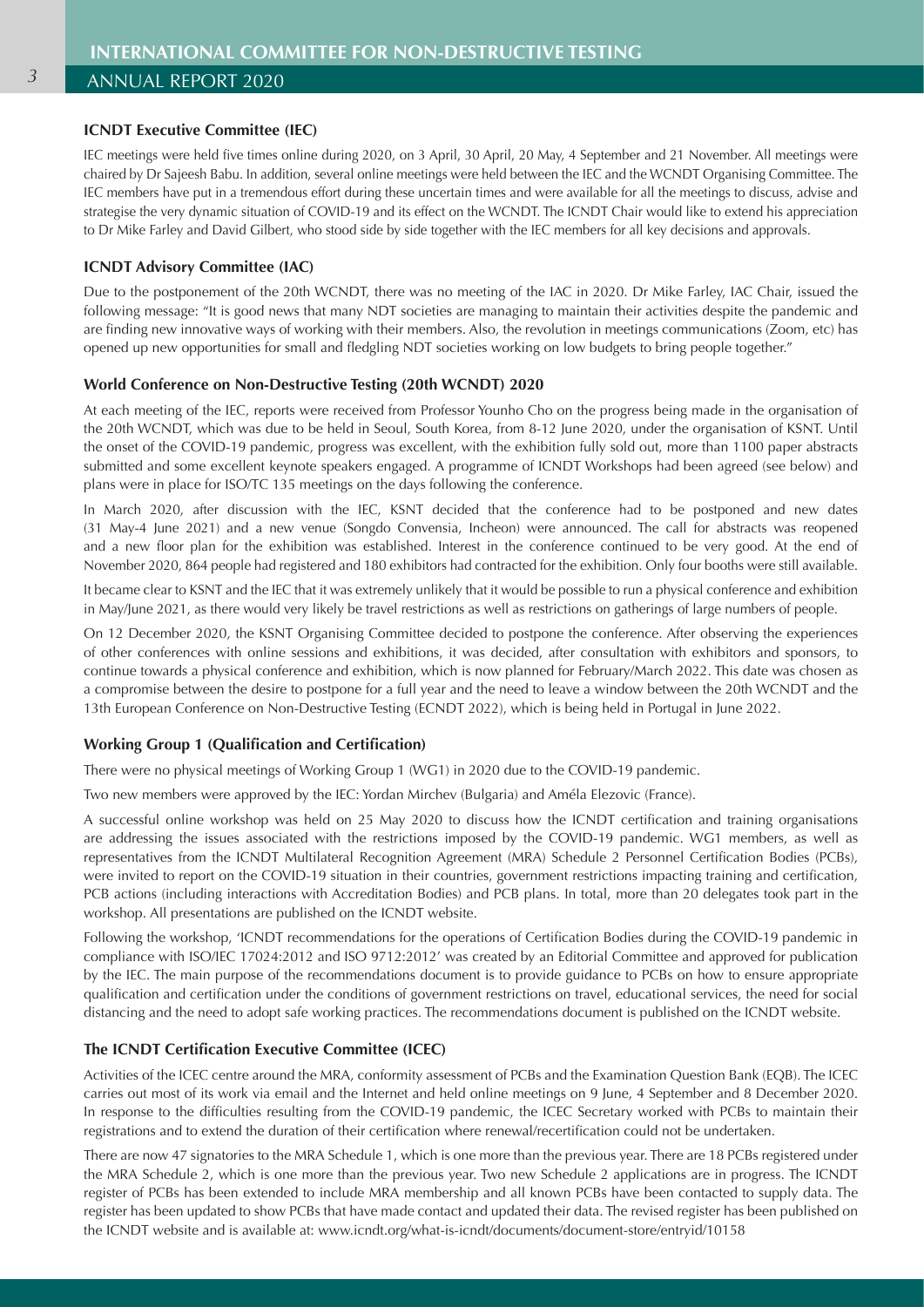#### **Membership Committee**

Members are as follows:

- Mr Alexander Mullin (RSNTTD, Russia) mullin@ndt-rus.ru
- Mr David Gilbert (BINDT, UK) david.gilbert@bindt.org
- **•** Mr Les Dick (NZNDTA, New Zealand) ljdick@ndt.co.nz
- **•** Dr Matthias Purschke (DGZfP, Germany) pm@dgzfp.de
- Mr Shohei Ooka (JSNDI, Japan) shohei@jsndi.or.jp
- Prof Ferid Herelli (COTEND, Tunisia) herelliferid29@gmail.com

Led by João Conte, the focus of the Membership Committee remains to keep contact with potential new members and support the formation of NDT societies in Chile and Ecuador, but this has been interrupted by the COVID-19 pandemic and put on standby. An application by the Kazakhstan Association Defectoscopy is being processed and the association is aware that it is necessary to become a member of the Asia Pacific Federation for Non Destructive Testing (APFNDT) first. There is also a pending request from the Institute of Non-Destructive Testing – Nigeria (INDTN) that is under consideration. Once approved, the new membership procedure will apply (see above).

## **Working Group 3 (Research and Education)**

A sub-group of Working Group 3 (WG3), comprising Professor Younho Cho, Professor Anton Erhard and Dr Mike Farley, met on several occasions during January and February 2020 to finalise a programme of ICNDT Workshops for the 20th WCNDT. These were as follows:

- Research Horizons for NDT
- NDT Reliability
- $\bullet$  NDE 4.0
- NDT Education (joint workshop with Academia NDT International)
- NDT Personnel Certification (organised by WG1).

The preparation was complete just a few days before the conference was postponed. Thanks are due to Dr Johannes Vrana, Dr Daniel Kanzler and Prof Roman Maev for their cooperation in finding speakers.

A Reliability of NDT webinar is being arranged for 29 January 2021 in cooperation with the British Institute of Non-Destructive Testing (BINDT).

The Specialist International Group on NDE 4.0 has absorbed a similar group, NDE 4.0 Ambassadors, initially set up in the USA.

## **Working Group 4 (Communications)**

Working Group 4 (WG4) was planning to hold meetings at the 20th WCNDT in Seoul, Korea, and the ASNT Annual Conference 2020 in Florida, USA. However, there were no physical meetings due to the COVID-19 pandemic. Shohei Ooka updated the action plans and progress of the 'ICNDT Photograph Competition 2020' and renewal of the ICNDT website. In addition, a discussion took place regarding a revamped interface system for the website that will provide more effective communication and a streamlined approach for users. The *ICNDT Journal* was published once, Volume 9 Issue No 7, in June 2020.

#### **Working Group 6 (Condition Monitoring)**

Working Group 6 (WG6) is actively supporting the 20th WCNDT by organising multiple structured sessions. The Working Group is preparing to publish the best CM papers from the 20th WCNDT in the international journal *Insight* and the best case studies in the international newsletter *Condition Monitor*. Some members of WG6 are planning to make NDT/CM presentations at the event.

WG6 is actively supporting the Third World Congress on Condition Monitoring (WCCM 2021) in China by organising multiple structured sessions and making NDT/CM plenary keynote talks. WG6 is preparing to publish the best CM papers from WCCM 2021 in *Insight* and the best case studies in *Condition Monitor*.

The preparation of a special issue of *Insight* covering the topic of NDT/CM is an ongoing task.

WG6 is planning continuing professional development (CPD) related to NDT/CM at WCCM 2021, as well as joint NDT/CM cross-forums.

Argentina has offered to discuss all standards of ISO/TC 108/SC 5 'Condition Monitoring and Diagnostics of Machine Systems' at WG6. As that committee has a strong relationship with some aspects of asset management (there is a liaison officer between both ISO/TC committees, TC 108 and TC 251 'Asset Management'), the offer is also to discuss the subjects of TC 251, related to condition monitoring, at WG6. During December 2020, for the first time, an open discussion of an ISO/TC 108/SC 5 standard was carried out in the framework of this Working Group.

The next WG6 meeting in person will be held at the 20th WCNDT.

*Professor Len Gelman and Mr César Belinco, Co-Chairs, WG6*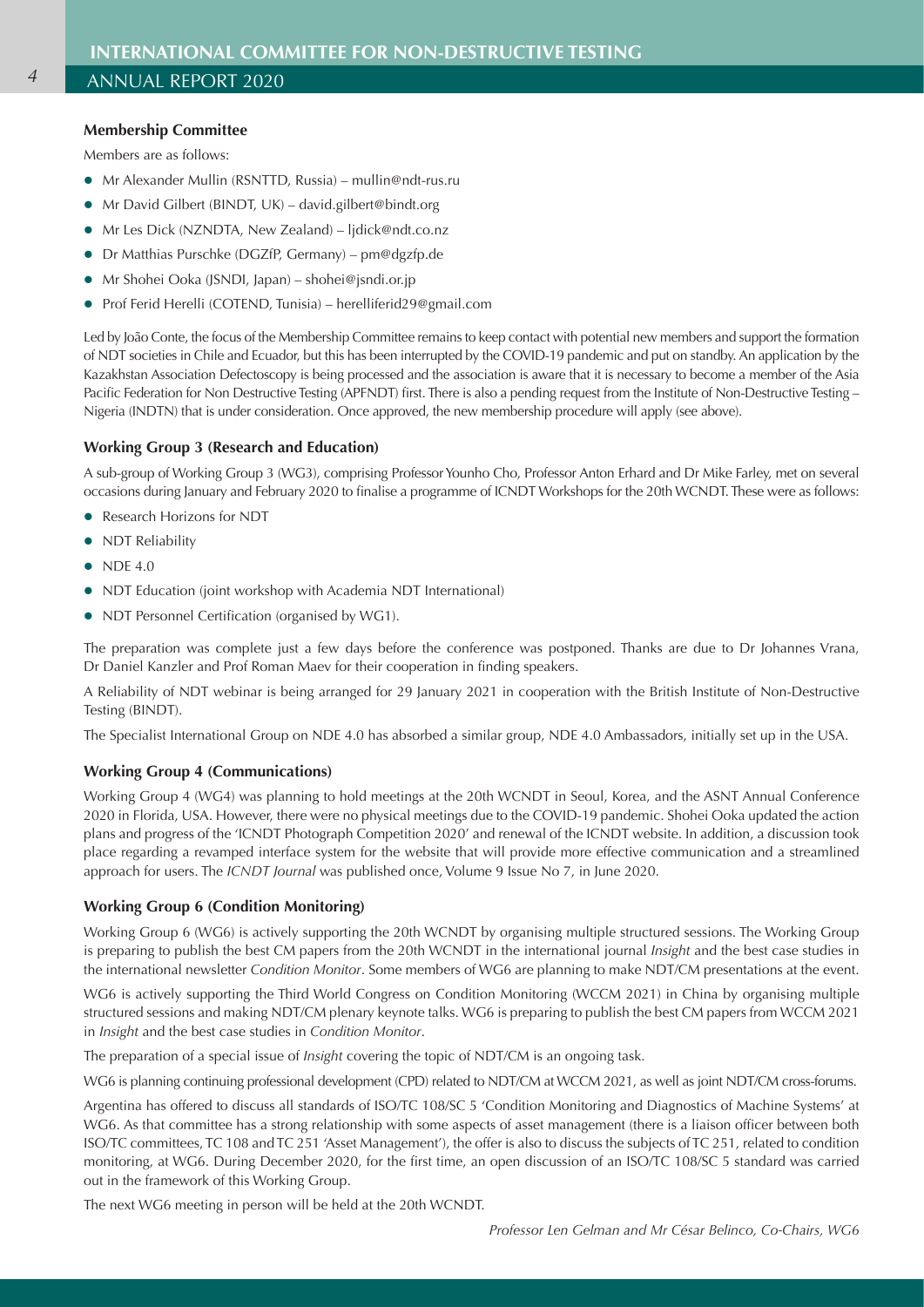## **ISO/TC 135**

The in-person meetings of ISO/TC 135 planned for the days following the 20th WCNDT in June 2020 were postponed.

Online meetings of TC 135/SC 7 were held 22-24 September 2020 to complete the review of comments on the ISO 9712 CD following the ballot, which closed 28 February 2020, and to prepare the DIS. Dr Mike Farley and Dr Sajeesh Babu participated as liaison members on behalf of ICNDT. Dr Mike Farley attended a subsequent online meeting with ISO's Committee on Conformity Assessment (CASCO).

## **Chair's Activities**

The ICNDT Chair, Dr Sajeesh Babu, attended the ICNDT Annual Meeting in January 2020 in person, but, soon after, his travelling and attendance at physical events was severely curtailed and he instead spent most of his time on internal matters. He supported online meetings, including participating in the WG1 Workshop (see above) and the Members' Forum during the 41st Meeting (see above). He also participated in the ISO 9712 SC 7 meetings alongside Dr Mike Farley. The ICNDT Chair delivered a congratulatory message for the 40th anniversary of KSNT. He also participated in the opening of NDE 2020: The Virtual Conference and Exhibition organised by the Indian Society for Non-Destructive Testing (ISNT) and was awarded an Honorary Fellowship. He has spearheaded some key changes this year, paving the way for the development of a more dynamic ICNDT website and the collection of fees through the Regional Federations.

#### **ICNDT Officers 2020:**

| <b>ICNDT Chair</b>                                         | Dr Sajeesh K Babu (Singapore)                                     |
|------------------------------------------------------------|-------------------------------------------------------------------|
| <b>ICNDT</b> Past Chair                                    | Dr Mike Farley (UK)                                               |
| <b>ICNDT General Secretary</b>                             | Mr David Gilbert (UK)                                             |
| <b>World Conference President</b>                          | Prof Younho Cho (Korea)                                           |
| <b>NDT Society to provide Secretariat</b>                  | The British Institute of NDT (UK)                                 |
| <b>Treasurer</b>                                           | Mr Gerhard Aufricht (Austria)                                     |
| <b>Auditors</b>                                            | Mr Douglas J Marshall (Canada) and Dr Werner Schmid (Switzerland) |
| <b>Chair – The ICNDT Certification Executive Committee</b> | Mr Harold Jansen                                                  |
| <b>Chair WG1 - Qualification and Certification</b>         | Mr Alexander Mullin (Russia)                                      |
| Chair WG2 - Membership                                     | Mr João Conte (Brazil)                                            |
| Co-Chairs WG3 - Research and Education                     | Prof Younho Cho (Korea) and Prof Anton Erhard (Germany)           |
| <b>Chair WG4 – Communications</b>                          | Mr Shohei Ooka (Japan)                                            |
| <b>Chair WG5 - Radiation Protection</b>                    | Ms Charlotte Kaps (Germany) and Mr David Gilbert (UK)             |
| Co-Chairs WG6 - Condition Monitoring                       | Prof Len Gelman (UK) and Mr César Belinco (Argentina)             |
| <b>Chair WG7 - Administration</b>                          | Dr Mike Farley $(UK)$                                             |

#### **Regional Group Representatives:**

| Africa             | Mr Harold Jansen       |
|--------------------|------------------------|
|                    | Dr Kamal Sahaimi       |
| Asia-Pacific       | Dr Norikazu Ooka       |
|                    | Mr Jong Poh Lee        |
| <b>Europe</b>      | Mr Fermín Gómez Fraile |
|                    | Mr Alexander Mullin    |
| <b>Pan-America</b> | Mr César Belinco       |
|                    | Mr Neal Couture        |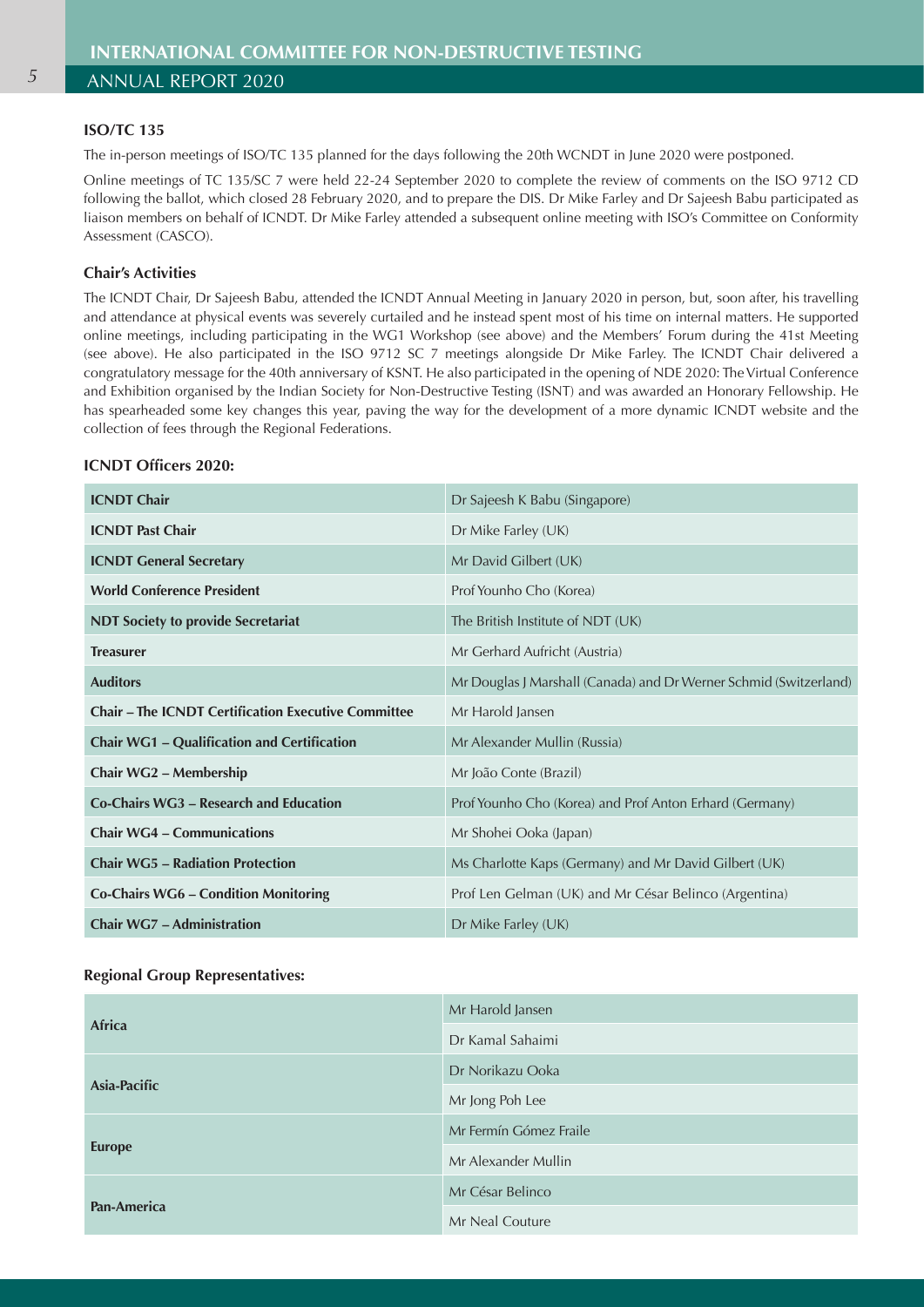## **Obituaries**

It is with great regret and sadness that the passing of the following two very notable figures in international NDT circles must be reported.

#### **Dr Hae Lee**

*16 September 1932 – 5 December 2020*

Dr Hae Lee, former President of the Korea Institute of Machinery and Materials (KIMM) and former President of KSNT, sadly passed away on 5 December 2020 in Seoul, Korea.

Dr Lee was one of the first-generation engineers educated abroad, most of whom contributed to the national restoration of science and technology in Korea after lagging behind many other nations due to the devastating Korean War. After obtaining his PhD degree from the Pennsylvania State University, USA, he established a career as a system dynamics engineer at Westinghouse in the 1970s and joined the Korea Atomic Energy Research Institute (KAERI) as a Vice President. This provided the opportunity for him to recognise the importance of NDT technology, as there were many new constructions of nuclear power plants in South Korea.



**Dr Hae Lee**

Dr Lee was one of the founding members for the inauguration of KSNT in 1980. Besides his tenure as the

President of KSNT for two terms in the early 1990s, he was instrumental in bringing KSNT activities to the international arena. During the 14th WCNDT in New Delhi, India, he inspired his junior colleagues at KSNT with the idea that Korea could one day host the WCNDT. This initiative has been realised with the organisation of the 20th WCNDT and he was ready to attend the longawaited event last June. However, it was postponed and, regretfully, he could not wait any longer.

Dr Lee's contributions to the nation include his role as Commissioner of the Nuclear Safety and Security Commission and other governmental positions, all of which led to him being honoured with the Peony Medal, the second highest order of civil merit in Korea.

Our deepest condolences are extended to the family, friends and colleagues of Dr Lee.

#### **Eduard Stepanovich Gorkunov**

A distinguished scientist and lecturer in the fields of magnetic phenomena, technical diagnostics and non-destructive methods and a talented, loved and respected leader and teacher, Eduard Stepanovich Gorkunov died on 25 October 2020 after a brave battle with coronavirus.

Eduard was a Professor, Doctor of Sciences, Head of the Institute of Mechanical Science of the Ural Branch of the Russian Academy of Sciences (URO RAN), Deputy Professor of Sciences and Chairman of URO RAN, and Honorary President of the Russian Society for Non-Destructive Testing and Technical Diagnostics (RSNTTD). Chair of the RAN Scientific Council on the problems of automatic diagnostic systems, Eduard was Editor-in-Chief of *Diagnostics, Resource and Mechanics of Materials and Structures* and a member of the Editorial Board of the journals *Defectoscopy* and *Control Diagnostics*. He was also a member of the Editorial Board of the journal *NDT Days,* published by the Bulgarian Association for Non-Destructive Testing (BGSNDT), as well as *Machines. Technologies. Materials*, published by the Scientific and Technical Union of



**Eduard Stepanovich Gorkunov**

Mechanical Engineering. He was recognised for his achievements in the science and application of NDT with state honours of the Russian Federation: the Order of Friendship, the Order of Honour and the Order of Labour Glory Third Class medal.

Eduard Gorkunov was a Member of Academia NDT International and an Honorary Member of the Israeli National Society for Non-Destructive Testing (ISRANDT). In the last 30 years of his life, Eduard Gorkunov was actively involved in the scientific and public life of the non-destructive testing specialists in Bulgaria. He was an Honorary Member of BGSNDT and an Associate Member of the Institute of Mechanics at the Bulgarian Academy of Sciences (BAS). His contribution to the development of cooperation between the Russian Federation and Bulgaria was recognised when he was awarded Bulgarian citizenship in 2020.

## **Strategic Planning and Organisation**

A draft updated Strategic Plan was due to be presented at the Annual Meeting in 2020. However, before finalisation, the impact of the COVID-19 pandemic meant that priorities changed. The IEC has continued to organise ICNDT according to the intent of the Strategic Plan, but taking due account of the COVID-19 situation.

## **ICNDT and the Regional Groups**

#### **Changes to the Constitution and Operating Procedures**

There are no changes to the Constitution. An update to Operating Procedure OP11 'Membership Procedures' will be presented at the Annual Meeting in February 2021. This OP has been modified to properly integrate the process of joining ICNDT and the regional groups. In the future, applications will be channelled via the region and, when a member is admitted, they will gain membership of the region and ICNDT at the same time.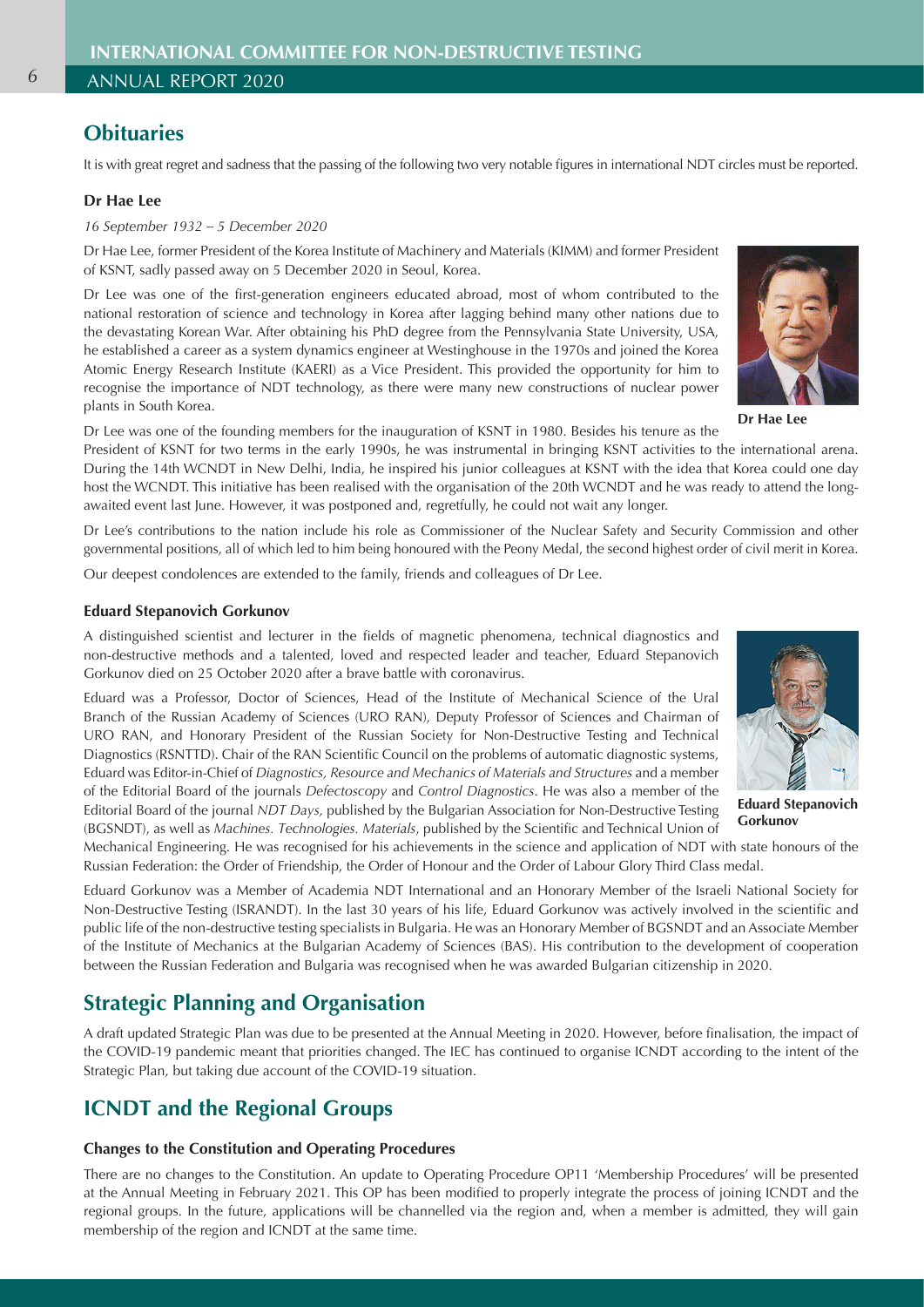## **APFNDT (Asia-Pacific)**

## **APFNDT Membership and Executive Committee**

The Asia Pacific Federation for Non Destructive Testing (APFNDT) Executive Committee (AEC) meeting was held online. Regarding APFNDT's membership and organisation status, the current members and regional representatives are as follows:

| <b>Full Members</b>                        | 15 societies (2017-2020)                             |
|--------------------------------------------|------------------------------------------------------|
| <b>Associate Members</b>                   | Eight societies (2017-2020)                          |
| <b>Regional Representative Group One</b>   | Western Asia, Central Asia, South Asia – two members |
| <b>Regional Representative Group Two</b>   | East Asia, South East Asia – four members            |
| <b>Regional Representative Group Three</b> | Pacific and Oceania – two members                    |

## **APFNDT Executive Committee:**

| <b>President</b>                                                                                        | Dr Norikazu Ooka (JSNDI)  |
|---------------------------------------------------------------------------------------------------------|---------------------------|
| <b>Vice President</b>                                                                                   | Dr Jong Po Lee (KSNT)     |
| <b>Past President</b>                                                                                   | Dr B Venkatraman (ISNT)   |
| <b>General Secretary</b>                                                                                | Mr Les Dick (NZNDTA)      |
| <b>Treasurer</b>                                                                                        | Mr Kevin Smith (ASNT)     |
| <b>President of the 16th Asia-Pacific Conference on</b><br><b>Non-Destructive Testing (16th APCNDT)</b> | Mr Paul Grosser (AINDT)   |
| <b>Auditor</b>                                                                                          | Dr Sajeesh K Babu (NDTSS) |
| <b>Secretariat</b>                                                                                      | Mr Shohei Ooka (JSNDI)    |

#### **APFNDT Task Groups (TGs)**

The following six TGs were established in order to carry out specific activities:

| <b>TG1 Membership</b>             | Mr Kevin Smith (ASNT)       |
|-----------------------------------|-----------------------------|
| <b>TG2 APFNDT Journal</b>         | Prof Jung-Ryul Lee (KSNT)   |
| <b>TG3 Communications</b>         | Mr Shohei Ooka (JSNDI)      |
| <b>TG4 Education and Training</b> | Dr B Venkatraman (ISNT)     |
| <b>TG5 Certification</b>          | Mr Paul Grosser (AINDT)     |
| <b>TG6 Standards</b>              | Dr Takamasa Ogata (JSNDI)   |
| <b>TG7 NDE 4.0</b>                | Mr Pranay Wadyalkar (AINDT) |

## **Current Activities of APFNDT (2020)**

Further cooperation was requested from each country for the continuous publication of the newsletter and updates to the website. In addition, the Constitution and Operations Procedures were reviewed during an AEC meeting.

Regarding the 16th APCNDT scheduled for 2021 in Melbourne, Australia, it was decided that the event would be postponed until 18-22 October 2023, in order to conduct the conference in person without conflicting with other scheduled events. It was also reported that the 17th APCNDT, to be held in Hawaii, USA, in 2025, will proceed as planned. However, in regard to these events, the schedule is subject to change depending on the status of COVID-19.

There was also a discussion on the fact that the APFNDT membership web system will be linked to that of ICNDT, alongside the renewal of the ICNDT website. As the Secretariat of APFNDT will be spearheading this project as part of ICNDT WG4, certain costs were approved from the budget for this project.

## **Future Activities for APFNDT**

Due to the current global pandemic, many operations for the TGs had to be cancelled, so new budgets will need to made for all six TGs for 2020-2021. In addition, defined goals for each TG will need to be planned and implemented.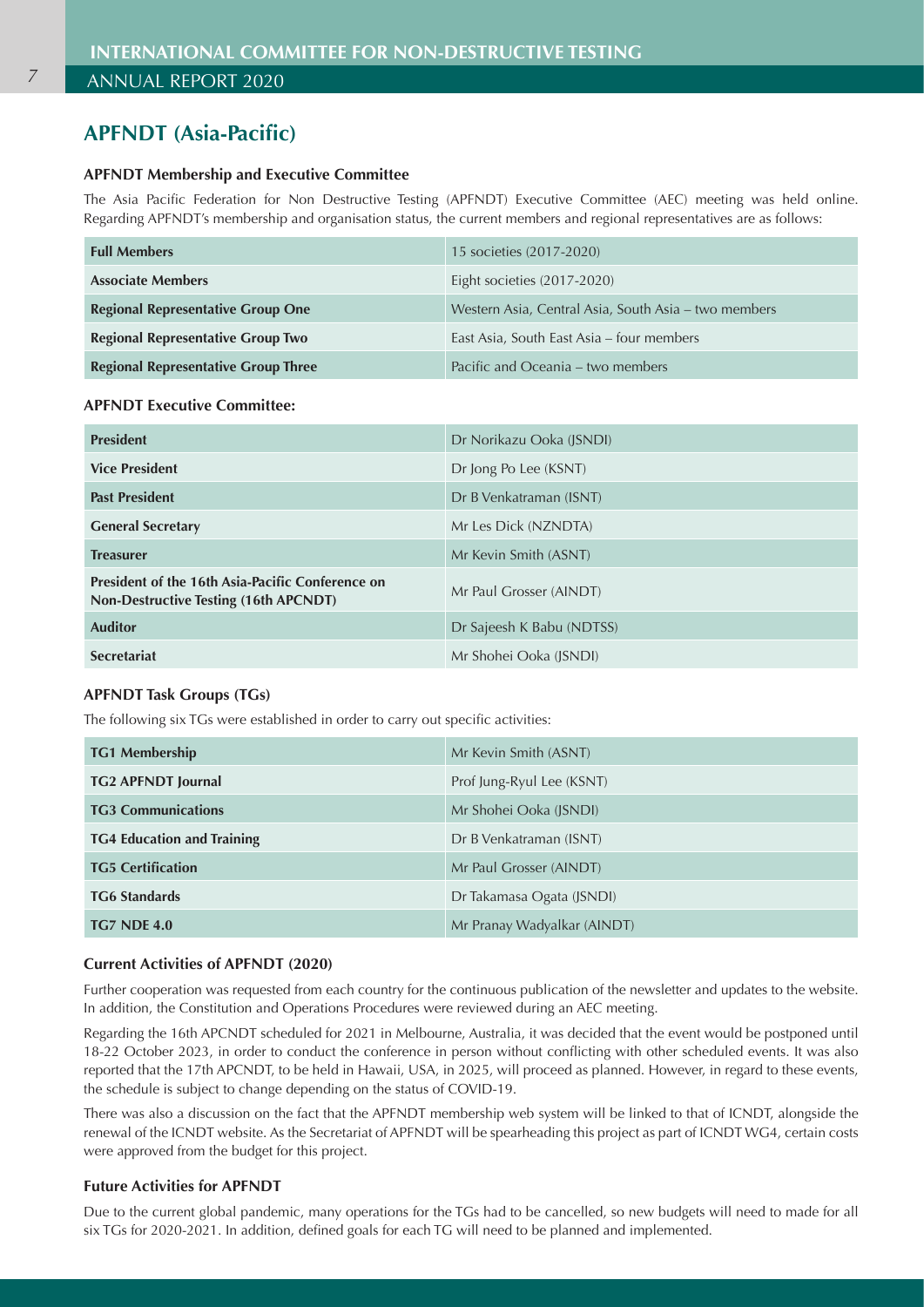APFNDT will also need to revise any work projects and seek more collaborations with other organisations such as ISO, the International Institute of Welding (IIW) and NDT-related programmes within the International Atomic Energy Agency (IAEA).

Lastly, APFNDT signed a Memorandum of Understanding (MoU) with the Asian Welding Federation (AWF). This document was signed by Dr Norikazu Ooka, President of APFNDT, and Mr Sze Thiam Siong (Singapore), President of AWF. It is hoped that further activities can be pursued in both the welding and non-destructive testing fields in the Asia-Pacific region.

## **AFNDT (Africa)**

Due to a combination of unrelated factors, a physical Annual General Meeting was repeatedly rescheduled in 2020, without any of the proposed dates being realised. Factors that diverted the efforts of the African Federation for Non-Destructive Testing (AFNDT) to hold an AGM in South Africa included the following:

- The COVID-19 pandemic
- Restructuring within the current Secretariat.

Subsequently, arrangements have been initiated to hold a virtual AGM as soon as possible. Items on the agenda include the following:

- Adoption of the new Constitution and structure
- Establishment of the Board and election of relevant signatories
- Establishment and adoption of related operating procedures
- AFNDT Strategy and Action Plan
- Regional Conference: 8th African Conference on Non-Destructive Testing (8th ACNDT) in Morocco.

The 7th ACNDT was held in Oran, Algeria, from 26-28 November 2016, under the leadership of Dr Mourad Zergoug.

The AFNDT faced challenges prior to the COVID-19 pandemic, which were exponentially amplified as a result of this event. It is hoped that these challenges can be addressed when it becomes safe to do so.

> *Dr Kamal Sahaimi, AFNDT President Compiled for the ICNDT General Assembly, July 2020, by Harold Jansen, AFNDT Executive Secretary*

## **EFNDT (Europe)**

During 2020, the European Federation for Non-Destructive Testing (EFNDT) carried out many different actions, despite the restrictions facing all societies due to the COVID-19 pandemic. The Board of Directors (below) met several times online during the year.

| <b>President</b>                       | Mr Fermín Gómez Fraile                                                                |  |
|----------------------------------------|---------------------------------------------------------------------------------------|--|
| <b>Vice-President</b>                  | Mr Alexander Mullin<br>(Also Co-Chair EFNDT Certification Executive Committee (ECEC)) |  |
| <b>Elected Members</b>                 | Mr Bento Ottone Alves (Also President ECNDT 2022)                                     |  |
|                                        | Dr Michele Carboni                                                                    |  |
|                                        | Prof Anton Erhard                                                                     |  |
|                                        | Mr David Gilbert (Also Communications Secretary)                                      |  |
|                                        | Mr Etienne Martin (Also Treasurer)                                                    |  |
|                                        | Dr Yordan Mirchev                                                                     |  |
|                                        | Dr Pavel Mazal                                                                        |  |
|                                        | Mr Jan Verkooijen                                                                     |  |
| <b>Co-opted Directors (non-voting)</b> | Mr Gerhard Aufricht                                                                   |  |
|                                        | Mrs Dominique Moussebois                                                              |  |
| <b>Ex-officio Members (non-voting)</b> | Mr René Klieber (Auditor)                                                             |  |
|                                        | Dr Matthias Purschke (ECEC Co-Chair)                                                  |  |
|                                        | Prof Peter Trampus (Past President)                                                   |  |
| <b>General Secretary</b>               | Dr Emilio Romero                                                                      |  |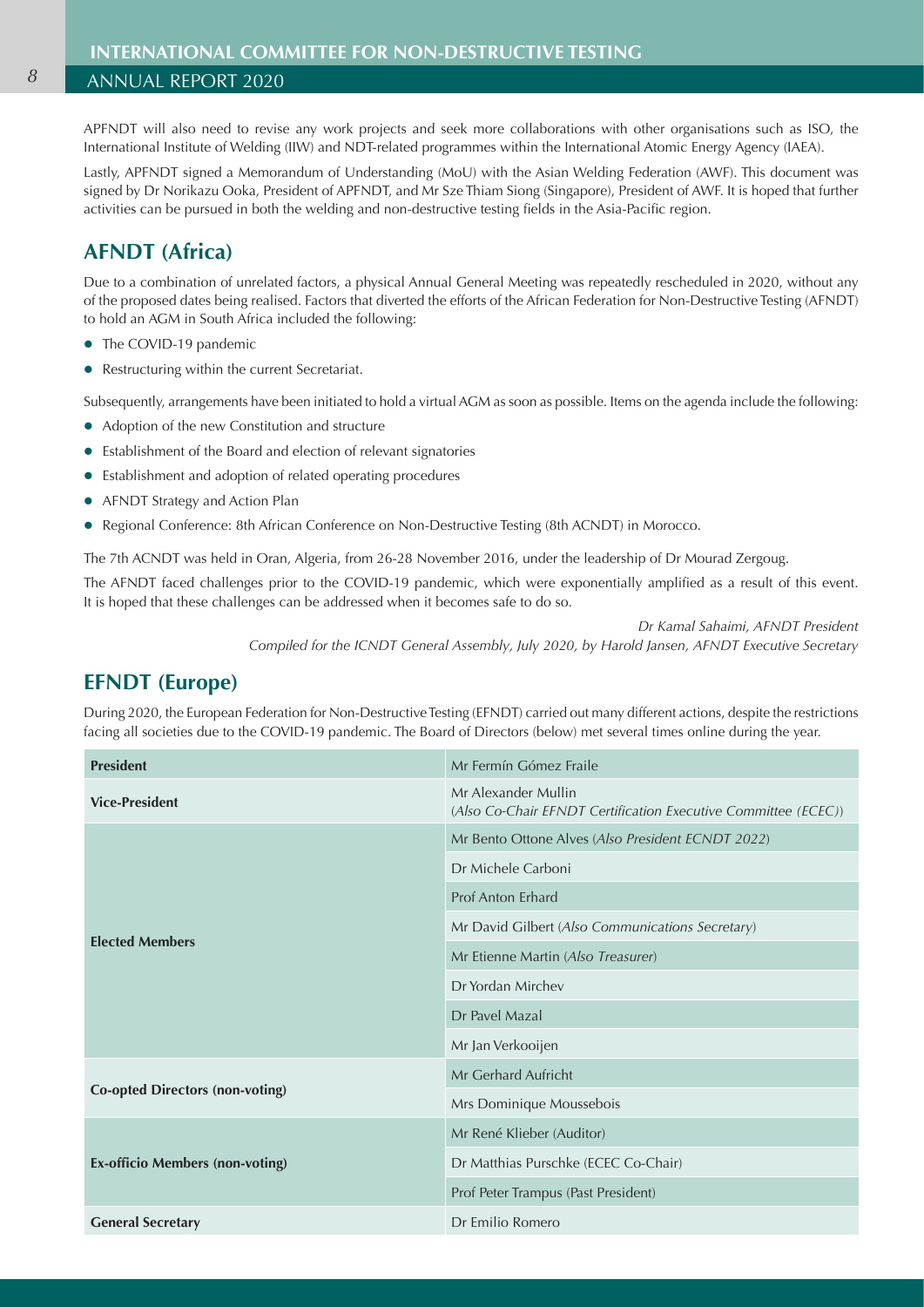EFNDT has redefined the ten Working Groups and three Forums and these have started their work through virtual meetings and conferences. These ten groups are as follows:

- $\bullet$  WG1 Education
- WG2 Radiation Protection and ADR
- $\bullet$  WG3 Condition Monitoring
- WG4 Laboratory Accreditation
- WG5 NDT for Public Safety and Security
- WG6 NDT on Additive Manufacturing
- $\bullet$  WG7 Failure Analysis (Risk Analysis)
- $\bullet$  WG8 Human Factors
- $\bullet$  WG9 Ethics
- $\bullet$  WG10 NDT 4.0
- **•** Forum for European National Aerospace NDT Boards (NANDTBs)
- **•** Forum for Railway Industries
- Forum for Marine.

Additionally, a Working Group with the European Welding Federation (EWF) has been reactivated to complete the European NDT Engineer proposal.

An agreement has also been reached with the TIC Council Confederation of Inspection and Certification Organisations (TIC-CEOC) to work together on WG6 and WG10 matters.

*Mr Fermín Gómez Fraile, EFNDT President*

## **PANNDT (Pan-America)**

The current board of the Pan-American Federation for Nondestructive Testing (PANNDT) is as follows:

| <b>President</b>     | Mr João Conte (ABENDI, Brazil)        |
|----------------------|---------------------------------------|
| <b>Vice Chairman</b> | Mr David Bajula (ASNT, USA)           |
| <b>Treasurer</b>     | Prof Jorge Amsler (AAENDE, Argentina) |
| Secretary            | Mr Glenn Tubrett (CINDE, Canada)      |

PANNDT members held a virtual meeting in June 2020, while the Board held virtual meetings in May and October 2020. On these occasions, representatives reported an overall overview of the situation in their countries as well as the best practices on changing 'physically present' training to online training, examinations, etc.

The PANNDT Strategic Plan is being reviewed by the Board. The next PANNDT Conference is scheduled to take place in Niagara Falls, Ontario, Canada, in June 2023.

## **MRA, PCB and EQB**

#### **Multilateral Recognition Agreement (OP19)**

- There are currently 47 signatories to Schedule 1 of the MRA, an increase of one during 2020. The latest registration is the New Zealand Non-Destructive Testing Association (NZNDTA).
- There are currently 18 PCBs registered under the MRA Schedule 2, an increase of one during 2020. The latest registration is TWI Certification Ltd, UK.

#### **Personnel Certification Body Compliance Assessment (OP20)**

• There were no registrations under OP20 in 2020.

#### **Examination Question Bank**

• The maintenance and longer-term development of the EQB remains under discussion and it is hoped that an online delivery system may be facilitated in the future by the Non-Destructive Society – Singapore (NDTSS).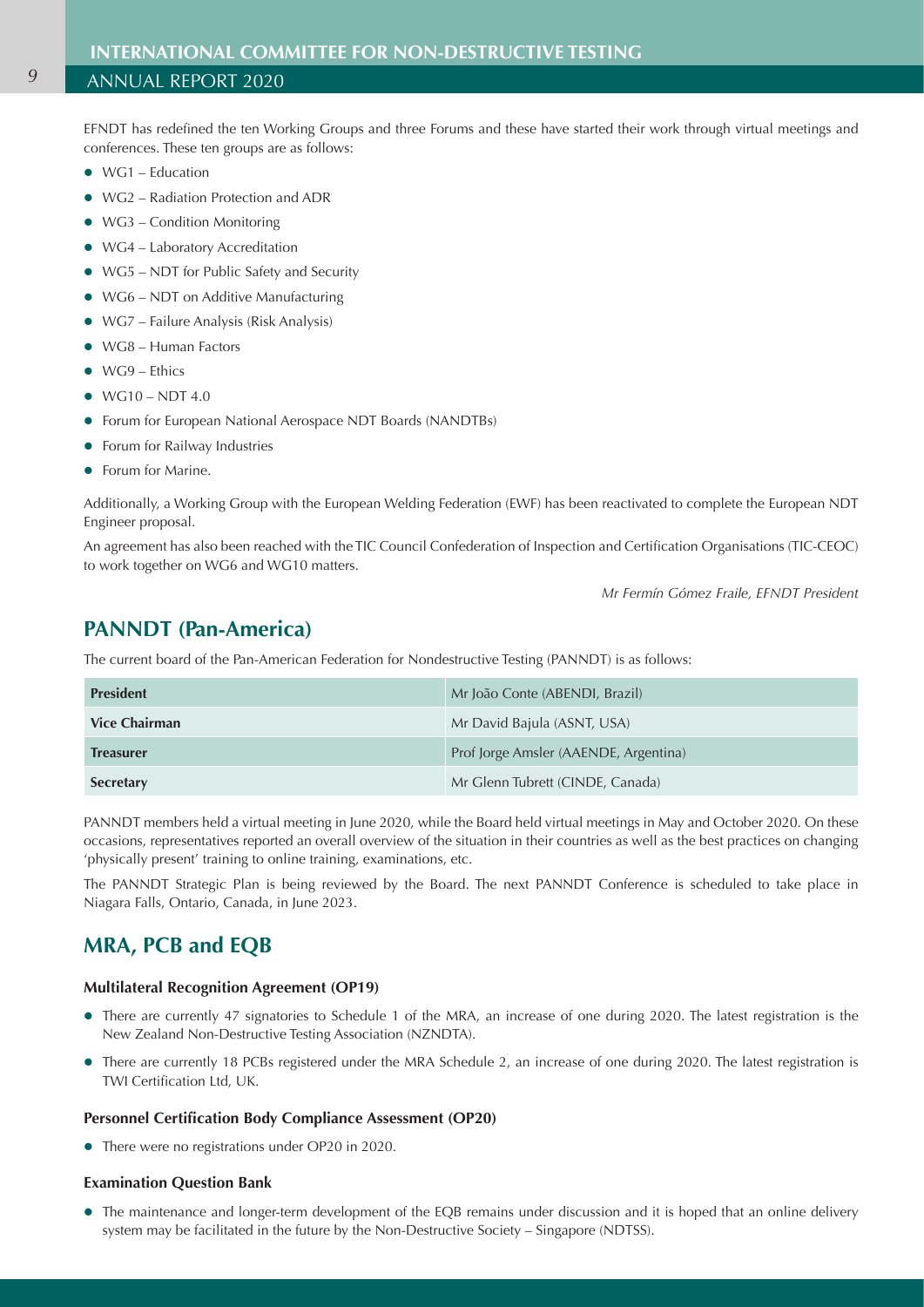## **Website/Journal/Publications**

The ICNDT Secretariat has continued to provide updates to members through the website and the *ICNDT Journal* (one issue in 2020).

The German Society for Non-Destructive Testing (DGZfP) has continued to provide the platform for the ICNDT website.

## **Finance**

The audited financial report for 2020 and the budget for 2021 are shown in the following pages.

## **Acknowledgements**

ICNDT wishes to thank its Executive Committee members for their efforts during 2020 and acknowledges the support of the Secretariat provided by BINDT. Thanks are once again extended to the 20th WCNDT Organising Committee, particularly Professor Younho Cho, President, and Professor Ik-Keun Park, Chair, for their efforts in dealing with the complexities of organising and rearranging the 20th WCNDT. All volunteers working for their NDT societies have faced extra challenges this year and this work is much appreciated. It is vital to continue to create a safer world through the wider use of NDT and diagnostic technologies.

*Dr Sajeesh K Babu, Chair, ICNDT*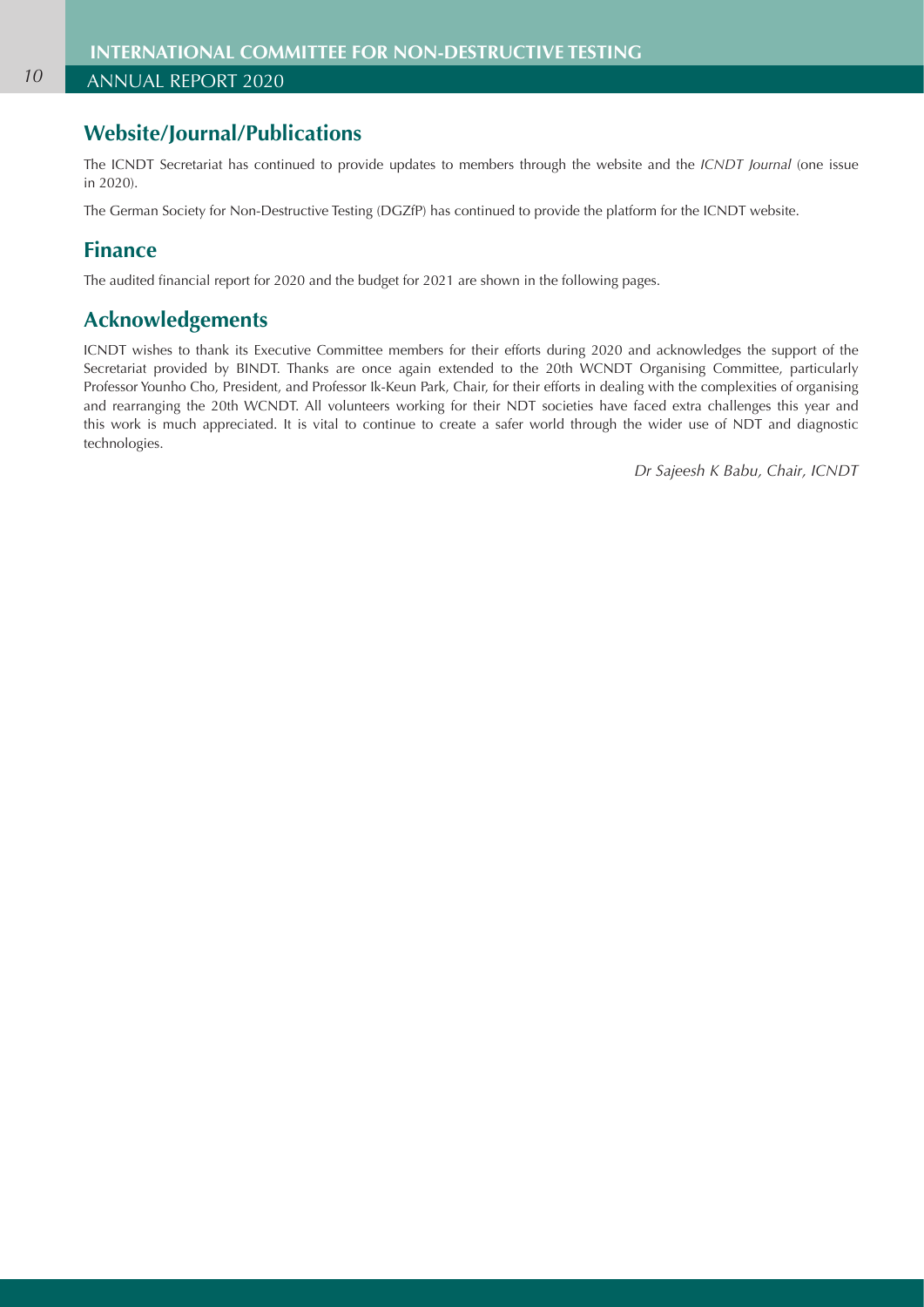| <b>Balance at 31.12.2020</b>                                             |              |                          |
|--------------------------------------------------------------------------|--------------|--------------------------|
|                                                                          | 2020         | 2020                     |
|                                                                          | Income $(E)$ | Expenditure $(\epsilon)$ |
| Opening balance                                                          | 125,503.08   |                          |
| Donation from Austrian Chamber of Commerce                               | 500.00       |                          |
| Donation from WCNDT                                                      | 0.00         |                          |
| Membership fees (new fee structure)                                      | 18,552.00    |                          |
| Bank account Nr: 290-317-995/01 - interest                               | 12.24        |                          |
| PCB CA service (OP20)                                                    | 0.00         |                          |
| MRA Service (OP19)                                                       | 6600.00      |                          |
| EQB product: application fees (OP23)                                     | 0.00         |                          |
| EQB update fees (OP23)                                                   | 0.00         |                          |
| Meeting expenses/Go to meetings<br>Credit                                |              | $-865.58$                |
| Bank account Nr: 290-317-99501 - cost                                    |              | 143.22                   |
| Bank expenditures for incoming fees                                      |              | 14.80                    |
| Printing costs                                                           |              | 0.00                     |
| Office costs                                                             |              | 280.00                   |
| PCB CA service costs (system administration, insurance)<br>(OP20)        |              | 1,146.52                 |
| MRA/PCB - auditor payment (OP19)                                         |              | 8,640.00                 |
| EQB service costs (administration and overheads)<br>(OP23 contingencies) |              | 80.00                    |
| Professional service                                                     |              | 7,640.00                 |
| Preparation of ICNDT monographs                                          |              | 0.00                     |
| Supplies (ICNDT badges, flags, etc)                                      |              | 828.24                   |
| Miscellaneous (shipping, conference calls)                               |              | 0.00                     |
| <b>Total</b>                                                             | 151,167.32   | 17,907.20                |
| Allocation to reserves (31.12.2020)                                      |              | 133,260.12               |

**Gerhard Aufricht, Treasurer, 8 January 2021, Vienna. Rev 1.**